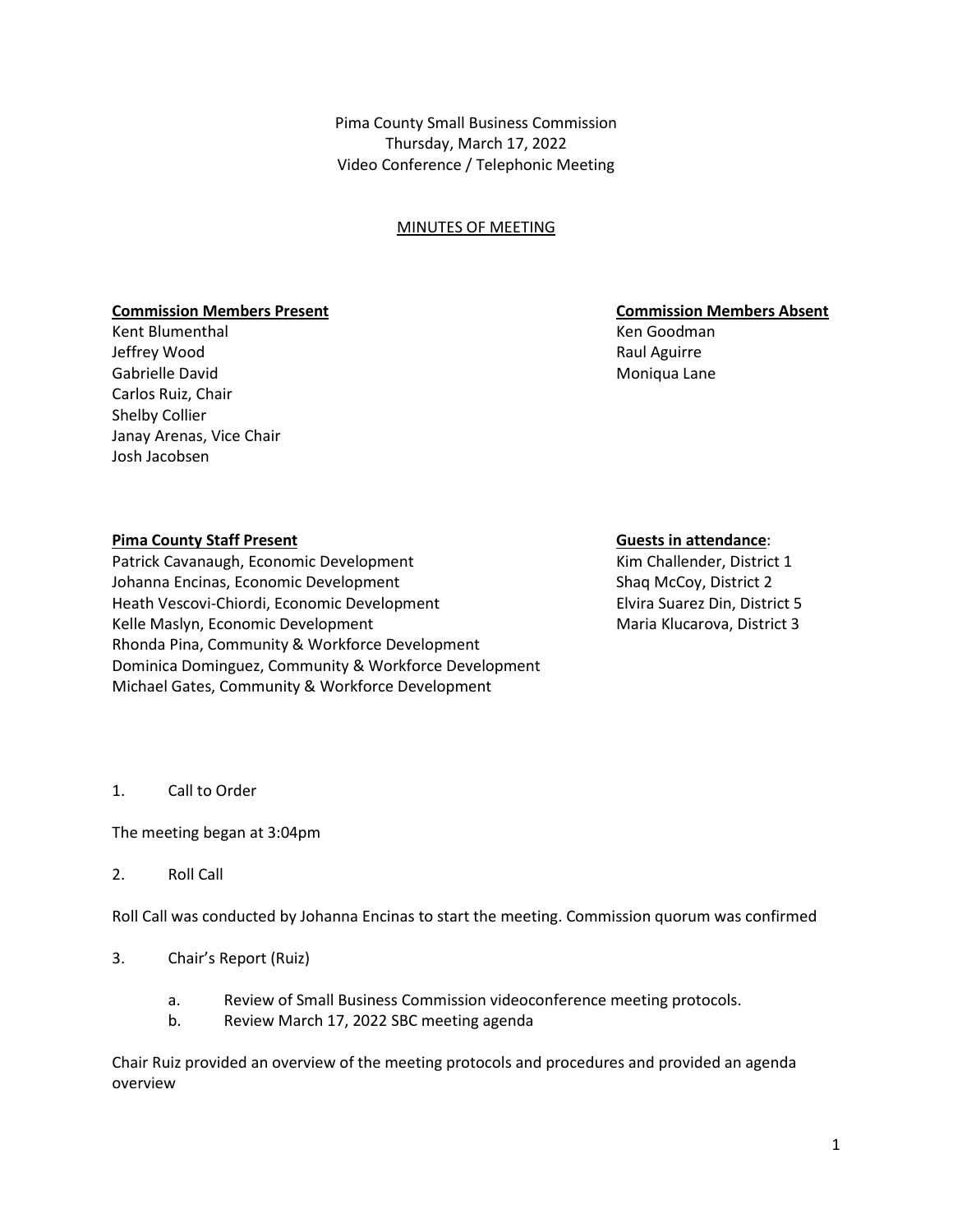# 4. Call to Public (Ruiz)

Chair Ruiz introduced the Economic Development Department staff and welcomed anyone to introduce themselves.

- 5. Guest presentation from Pima County Economic Development: Heath Vescovi-Chiordi, Director; Patrick Cavanaugh, Deputy Director; and Kelle Maslyn, Assistant Director for Strategic Affairs
	- a. Introduction of new staff; economic development goals and strategic planning as it pertains to small businesses in Pima County (30 minutes)

Director of Economic Development, Heath Vescovi-Chiordi introduced himself with a brief summary of his background and accomplishments. He also gave an overview of the Departments staff and roles as well as some of the goals and strategic plan and key points:

- Pima County Economic Development website update
- Pima County Economic Development website re-build acquiring a third party for reaching out to site selector to fulfill customers' needs and Economic Development functions
- New updated marketing materials to attract new business
- Department branding
- Social media such as LinkedIn- for recruitment, attraction, retraction, expansion for Economic Development
- Comprehensive Economic Development Strategic plan working on new plan for 2022
- Contract management
- Expanding reach when it comes to Small Business

Mr. Heath Vescovi-Chiordi informed the Commission he was available for any questions

Commissioner Blumenthal asked Mr. Vescovi-Chiordi what were the expectations for collaborating with or differentiating from Sun Corridor relative to the work they are doing on attraction of businesses to Pima County

Mr. Vescovi-Chiordi responded by describing the differentiating and clarifying aspects of Sun Corridor and Pima County roles. Sun Corridor acts as a regional entity that assists in attraction of high dollar entities to Pima County and high wage rates to this region. Pima County Economic Development helps provide additional guidance, addresses the needs of the economy, the needs of the community and the needs of the existence businesses in Pima County. He also explained to the Commission he would tap into their knowledge of small business to develop programing

Kelle Maslyn briefly summarized by informing the Commission as they set forward with the new Economic Development Plan getting input from stakeholders is what's going to make this plan successful and how the Small Business Commission can provide its input

6. Guest presentation from Pima County Community and Workforce Development: Rhonda Pina, Business Services Manager; Dominica Dominguez, Business Services Program Coordinator; and Michael Gates, Community Services Manager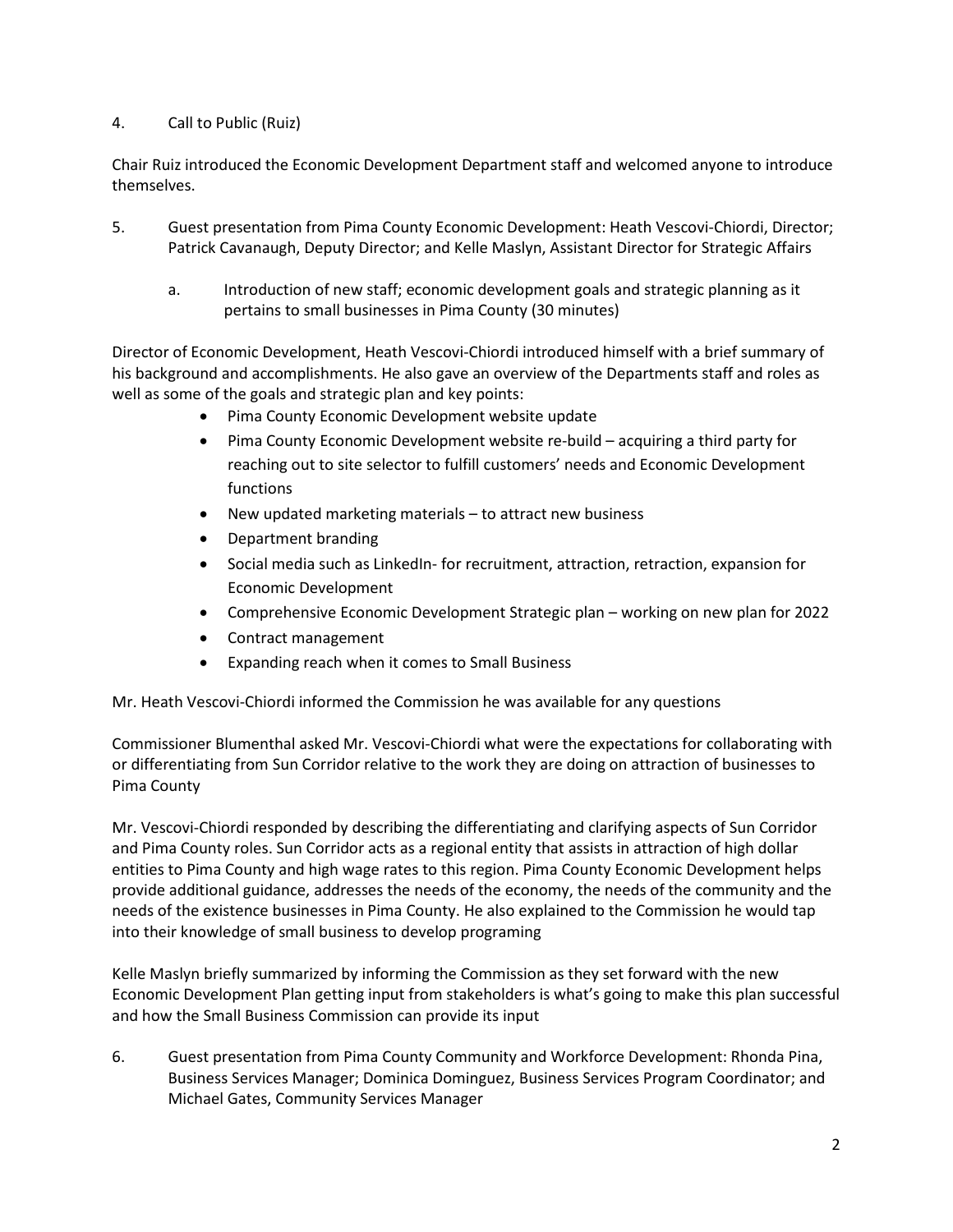a. Workforce development and services as it pertains to small businesses in Pima County (30 minutes)

Chair Ruiz Introduced Pima County Community and Work Workforce Development staff

Rhonda Pina, Dominica Dominguez and Michael Gates provided a power point presentation to the Commission specific to the different programs they offer: Arizona@Work Pima County One-Stop

The following key topics were presented and discussed:

- a. Business Services Projecting future skills needs, recruitment and matching jobs, on the job training, Rapid response to lay offs
- b. Dislocated worker eligibility displaced homemaker, separating service member, relocated military spouse
- c. Youth Employment, Training & Education Services Ages 16-24
- d. Training Elements (One-Stop)
- e. Holistic Approach (One-Stop) Emergency eviction legal services, Scholarships, Community assistance, Home weatherization & repair, CDBG, Sullivan Jackson Employment Center

They all answered questions from the Commission regarding the programs they offer

The Commission asked Pima County One-Stop if they could share their power point presentation with the Commission and contact information

- 7. Approval of Meeting Minutes (Ruiz)
	- a. February 17, 2022

Commissioner Blumenthal moved, seconded by Commissioner Arenas, to approve the February 17, 2022 meeting minutes. Approved 7-0

8. Coordinator's Report & Updates (Coordinator Patrick Cavanaugh)

- a. Status of Commission in-person meetings (standing agenda item)
- b. COVID-19 Update
- c. Questions from the Commission

Mr. Cavanaugh informed the Commission the Board of Supervisors had their first in-person meeting, he also advised the Commission he had reserved the Board of Supervisors conference room with the Clerk of the Board until end of year. Mr. Cavanaugh also suggested this item could be put on next agenda for discussion and an executive decision

Mr. Cavanaugh reported he had sent to the Commission the most recent COVID 19 update from the Pima County Administration office. He also gave a report of the State's numbers regarding the recovery of employment in Pima County

Commissioner Jacobsen asked the recovery numbers for Pima County in previous year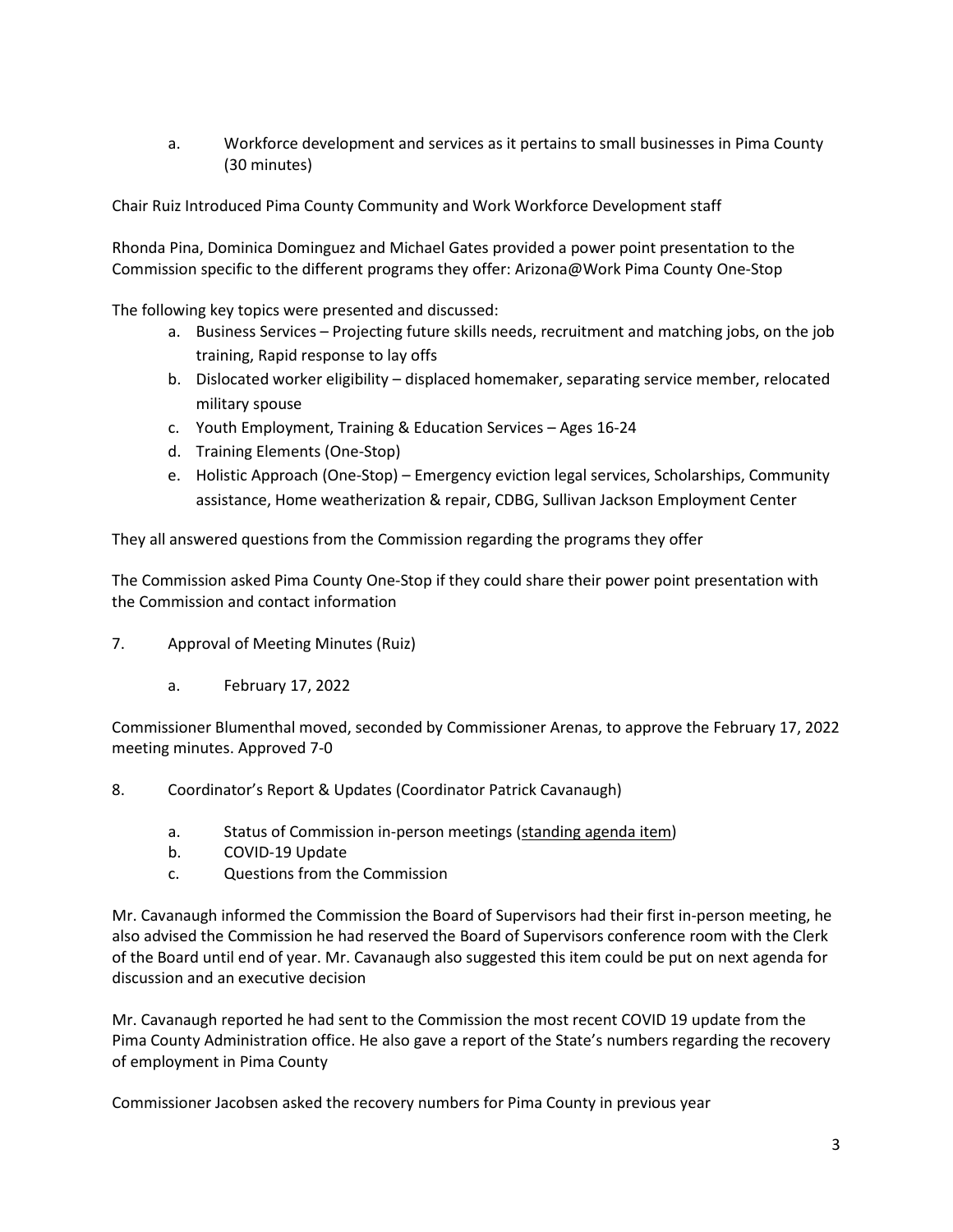Mr. Cavanaugh gave an overview of all numbers; government, private sector and industry sectors versus the previous year's statistics

- 9. Unfinished Business
	- a. Action: Date of presentation of 2021 & 2020 Small Business Awards at Pima County Board of Supervisors Meeting (Ruiz)
	- b. Action: Approval of 2022 Work Plan

The Commission decided to have the awards presented by May 3, 2022 before the Board of Supervisors meeting

Motion: Chair Ruiz moved, seconded by Commissioner David to approve the 2022 Work Plan

Commissioner Blumenthal moved for discussion; he asked for the Communications program to be added and a post-pandemic review of policies as it pertains to small business; and small business communications

2022 Work Plan was amended to add Develop Small Business Assistance and Communication program; and post-pandemic review

## 10. New Business

- a. Commission subcommittee to work with Economic Development on Strategic Plan
- b. Pima County Health Department and Restaurants

Chair Ruiz informed the Commission he welcomed everyone to be a part of the new Strategic Plan subcommittee with the Economic Development Department and to identify themselves during the meeting

Chair Ruiz – volunteered Kent Blumenthal – volunteered Gabriel David – volunteered

Commissioner Jacobsen informed the Commissioner he was a part of an advisory council restaurant focus and he would be happy to give periodic updates regarding the Pima County Health Department and Restaurants during the monthly Small Business Commission meetings as a standing agenda item

After general discussion, the process will be instead rolled in to the regular monthly meetings to allow full participation of the commissioners

11. JTED Update (Goodman)

Chair Ruiz informed the Commission they had no updates to JTED due to Commissioner's Goodman absence in today's meeting, other than the States passing exceeding the limits

12. Commissioner Updates